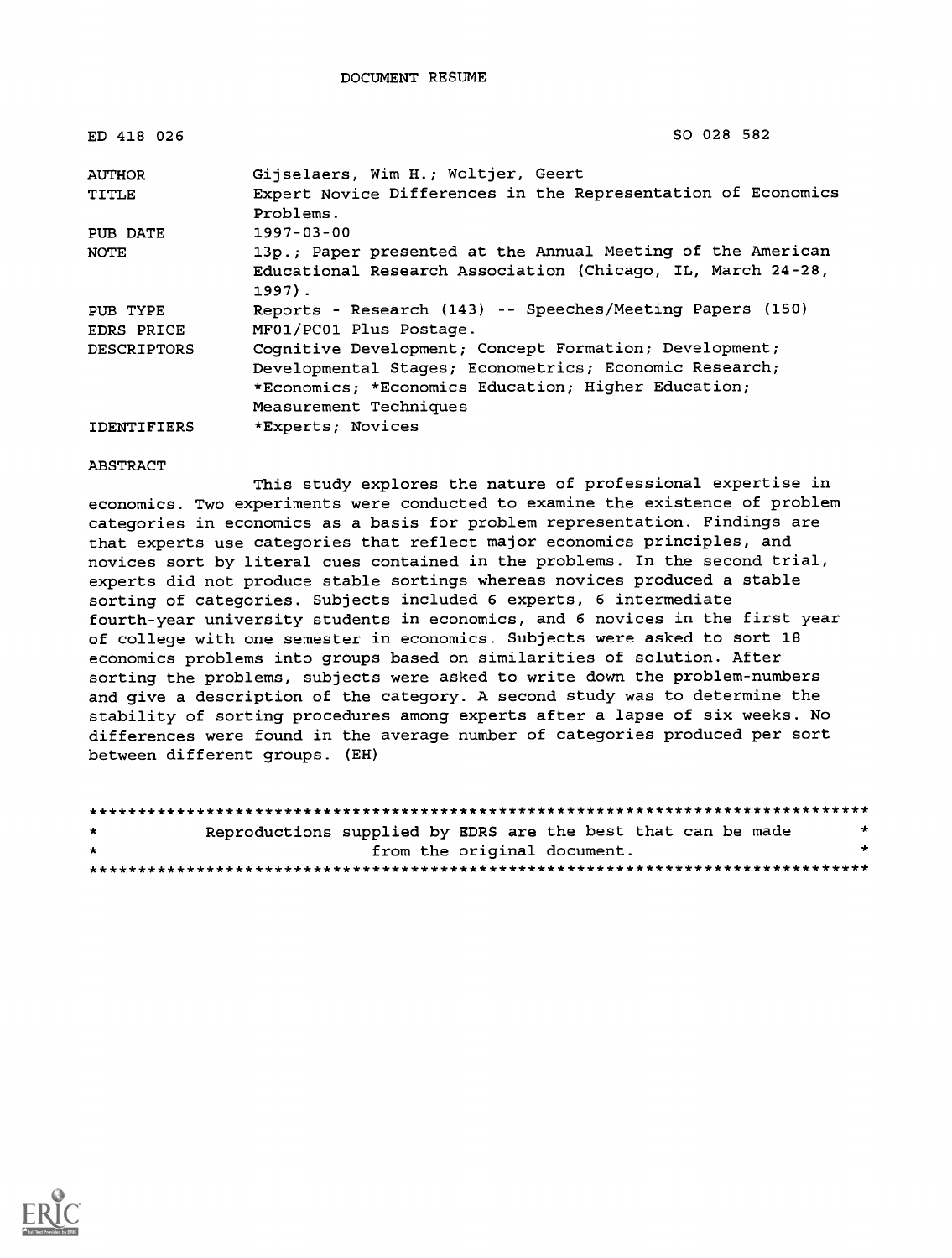# Expert novice differences in the representation of economics problems

Wim H. Gijselaers<sup>1</sup>

**&** 

Geert Woltjer<sup>2</sup>

iDepartment of Educational Development and Educational Research 2Department of Economics

University of Maastricht

P.O. Box  $616$ 

6200 MD Maastricht

PERMISSION TO REPRODUCE AND<br>DISSEMINATE THIS MATERIAL HAS BEEN GRANTED BY

TO THE EDUCATIONAL RESOURCES the Netherlands **INFORMATION CENTER (ERIC)** 

U.S. DEPARTMENT OF EDUCATION<br>Office of Educational Research and Improvement<br>EDUCATIONAL RESOURCES INFORMATION

CENTER (ERIC)<br>This document has been reproduced as<br>received from the person or organization originating it.

Minor changes have been made to improve reproduction quality.

Points of view or opinions stated in this document do not necessarily represent official OERI position or policy.

Paper presented at the Annual Meeting of the American Educational Research

Association, 1997, Chicago, Il, March 24 - 28

# BEST COPY AVAILABLE

N<sup>00</sup> kr) Association, 199  $\boldsymbol{\sigma}$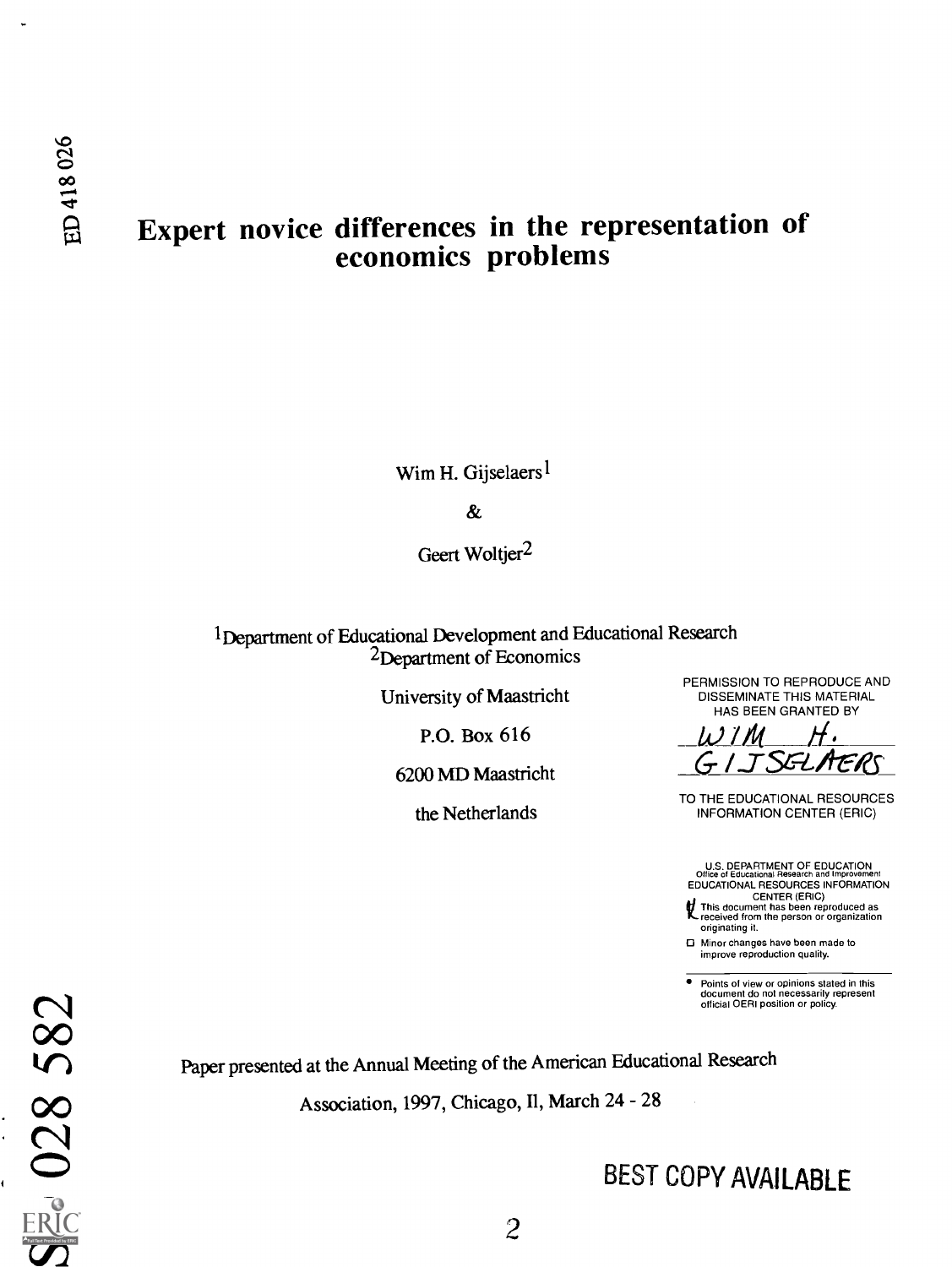### Abstract

The nature of professional expertise in social sciences and economics appears to differ markedly from mathematics and science. In mathematics and science many problems have a single representation and one solution mutually agreed upon by experts. However, agreement, if any, among experts in economics seems limited. The present study explores the nature of professional expertise in economics. Two experiments were conducted to examine the existence of problem categories in economics as a basis for problem representation. It was found that experts use categories that reflect major economics principles, and novices sort by literal cues contained in the problems. However, experts did not produce stable sortings at the second trial. Novices produced a stable resorting.



3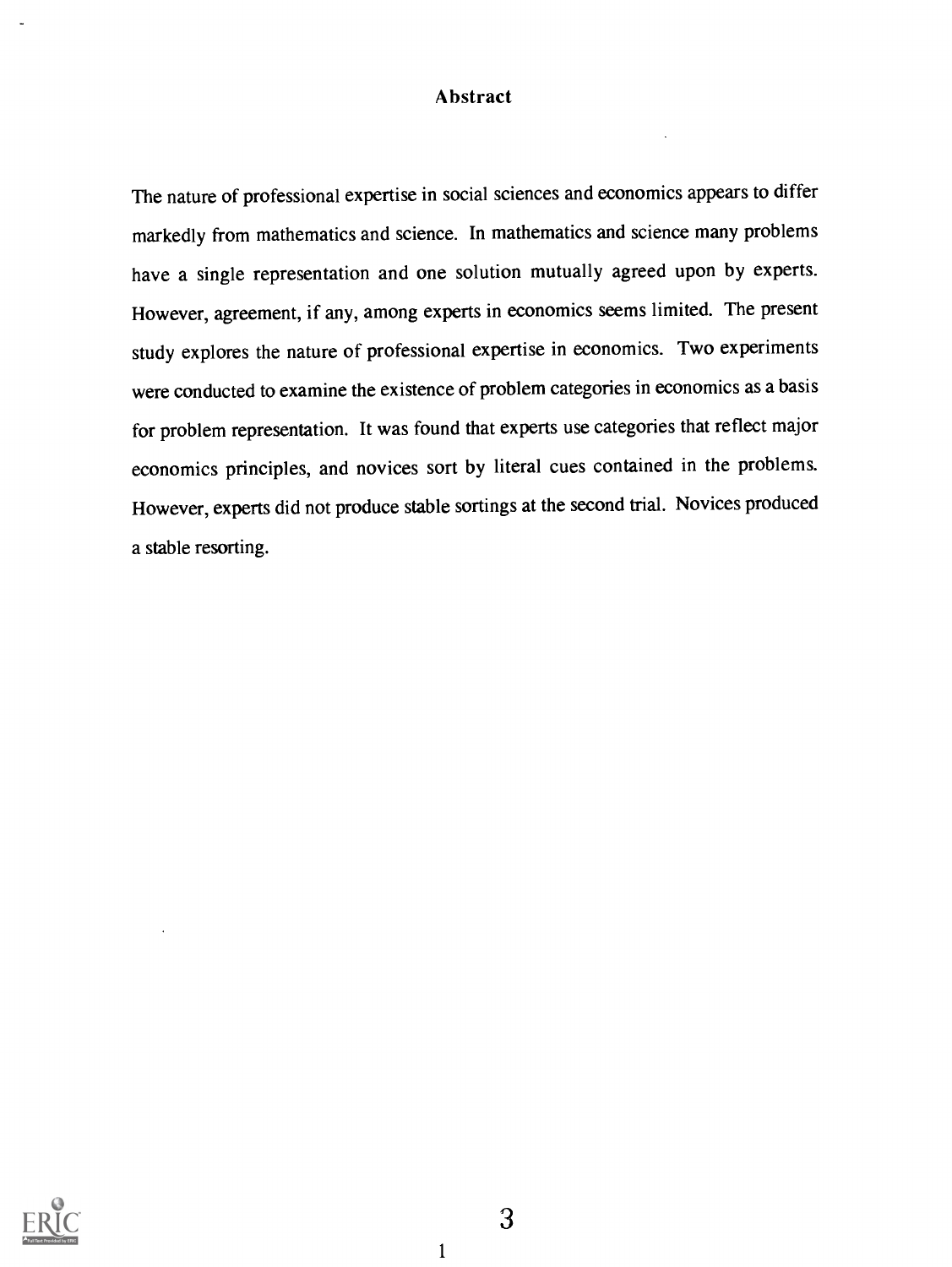#### Introduction

In recent years, a number of investigations have been done on the question how experts and novices differ in problem-solving in general (e.g. Chase & Simon, 1973), or in particular subject matter domains like physics, mathematics and medicine (e.g. Chi, Feltovitch & Glaser, 1981; Berger & Wilde, 1987; Schmidt, Norman & Boshuizen, 1990). Studies of expert-novice differences in science (e.g. physics and mathematics) problem-solving show that experts not only possess substantially more information than novices, but also solve problems much more quickly than novices. It seems that experts are more efficient at searching a particular solution or finding a correct diagnosis (Ericson & Smith, 1991). There are also differences in the representation of problems. Novices tend to organize their representation around the surface structure of the problems. Knowledge of novices is organized around literal objects explicitly given in a problem statement. This is in sharp contrast with experts' knowledge. This knowledge is organized around principles and abstractions that subsume these objects. Principles that are not explicitly stated in a problem, or are only implied by problem statements . It is generally assumed that the relation between the structure of the knowledge base and problem-solving process is mediated through the quality of the representation of the problem (Glaser, 1984). For example, physics experts represent physics problems in abstract terms like point-masses or massless strings, whereas novices often use naive concepts, such as blocks, ropes and slopes. These naive concepts are often direct observations based on common sense, resulting in misconceptions about physics (Anzai, 1991).

The study conducted by Chi, Feltovitch and Glaser (1981) is a case in point. These researchers focused, in their study of experts on physics, on the initial encoding of physics problems to account for expert novice differences. They asked experts and novices to sort a large number of problems into categories of similar problems. It was assumed that experts' encoding would incorporate information about solution methods.



2  $\frac{4}{3}$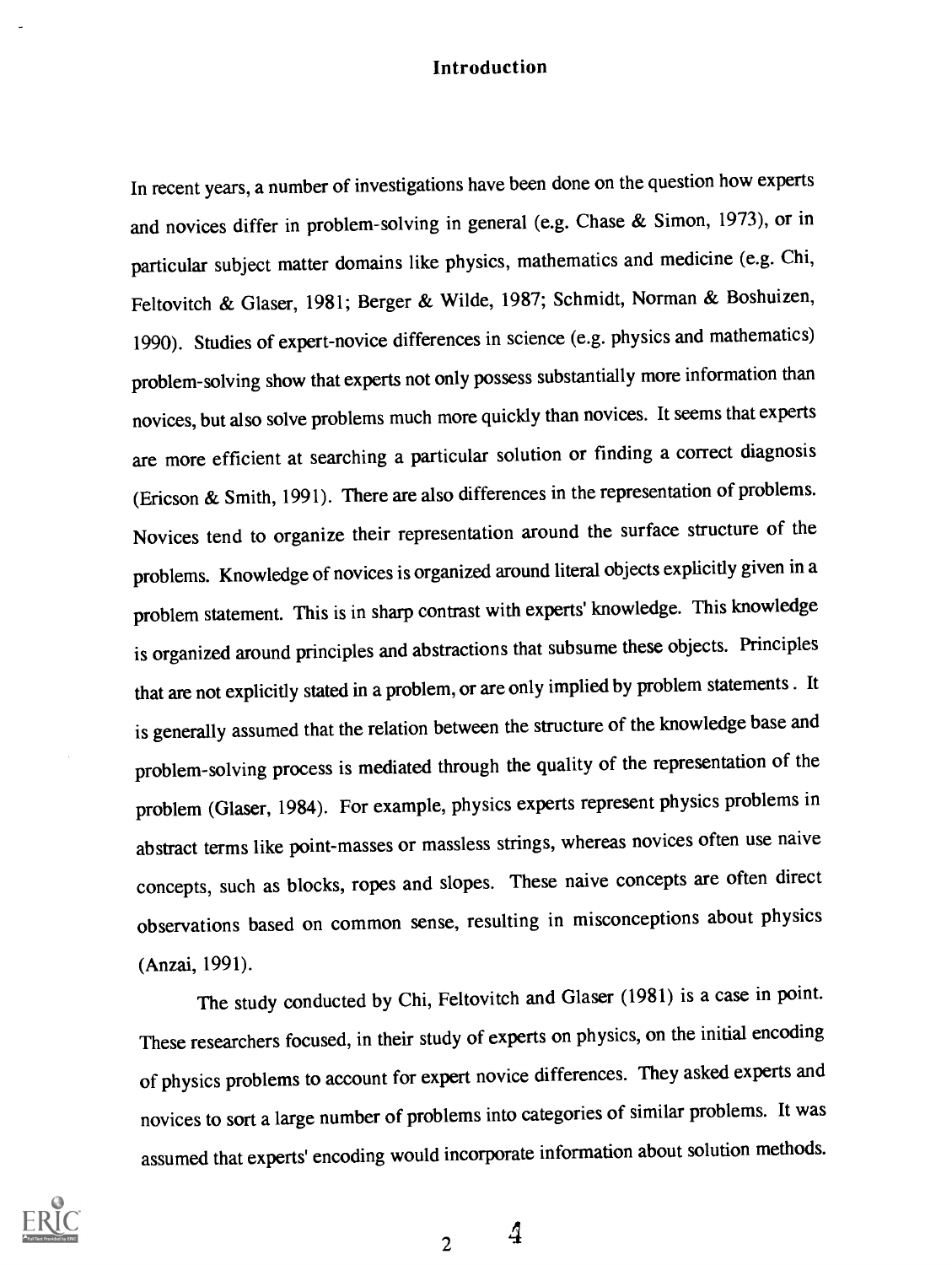They found that categories of problems reflected the physical principles underlying the problems, whereas the novices' categories were based on the situations and objects mentioned in the problem text. It was also found that resorting the same stack of problems by experts and novices resulted in a stable sort within two trials.

Problem solving in social sciences and economics appears to differ markedly from problem solving in mathematics and science. In mathematics and science many problems have a single representation and one solution mutually agreed upon by experts. These representations are based on fundamental laws and principles. However, in the domain of social sciences, only limited agreement may exist, if any, among experts about underlying principles, mechanisms or laws. This holds even true for the science of economics, having developed the greatest level of sophisticated abstract theories. However, economists may not only disagree about the solution of a problem, but also about the factors held responsible for certain phenomena in real life economics (for example, the origins of unemployment).

According to Voss and Post (1991), this may partially be explained by the existence of two classes of problems: well-structured (single solution, single representation) problems and ill-structured problems (multiple solutions, multiple representations). In this view, the field of economics is dominated by ill-structured problems having multiple representations. This may largely account for the differences among experts in economics. The present study attempts to investigate differences in problem representations between expert and novices in economics. It was designed to assess differences in knowledge bases of economics by employing "real world" problems. These are problems to which novices have been exposed in "real world situations" like unemployment, inflation, but which are also addressed in the educational program when teaching economic theories. Two experiments were conducted to examine the existence of problem categories in economics as a basis for problem representation. The first study examined what kind of categories were used for problem solving, and how experts and novices differ in indexing a particular problem in a



# BEST COPY AVAILABLE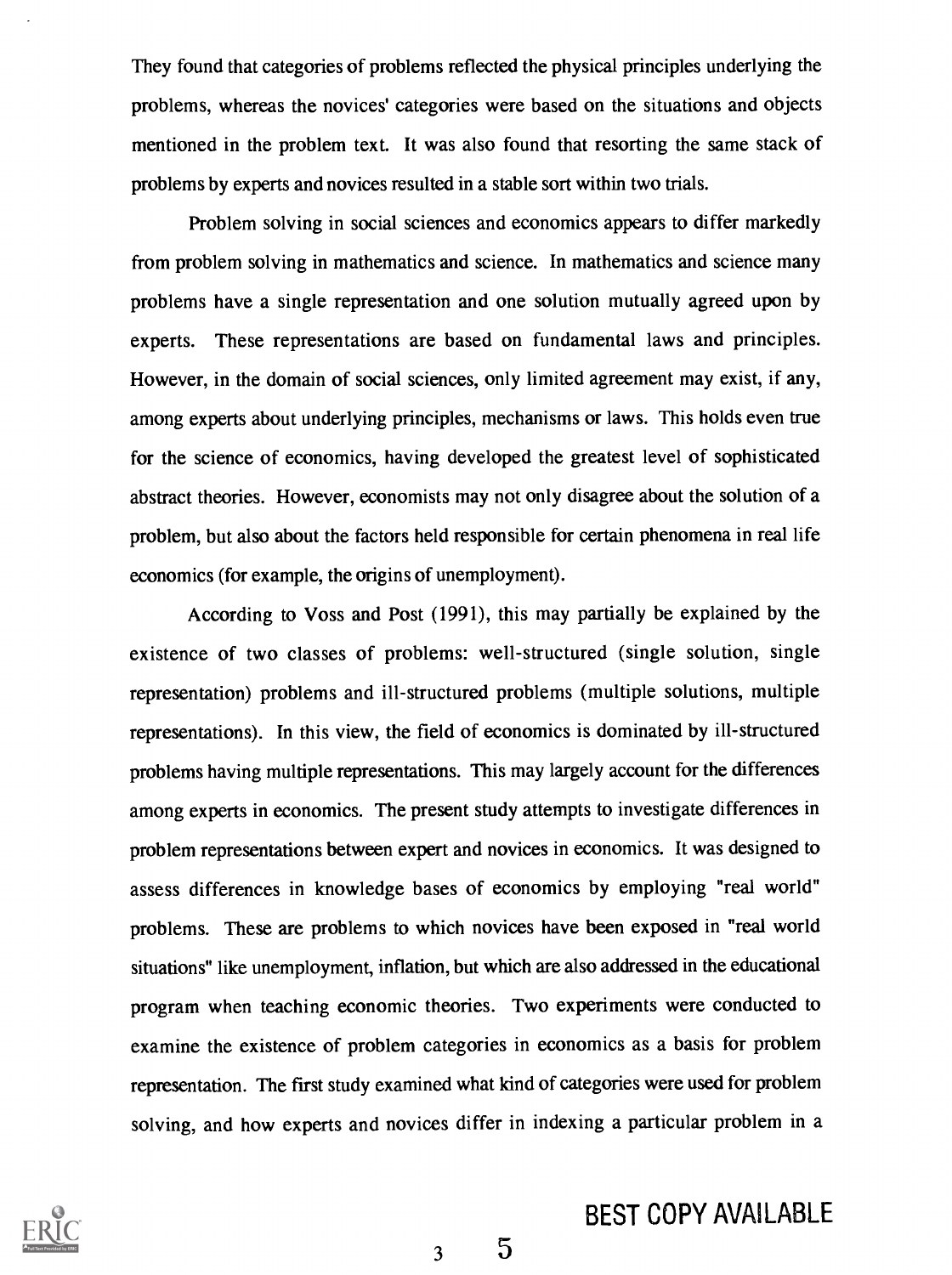particular category. The second study investigated whether experts use stable categories when analyzing problems.

#### Method

Subjects. We asked 6 experts (professors, having more than 10 post-graduate years experience) from the economics department, 6 intermediates (fourth year university students, from the final year in the economics programs), and 6 novices (first years university students majoring one semester in economics).

Procedure. The objective of the first study was to determine the kinds of categories subjects, of different experience, impose on problems. A sorting procedure was used to categorize 18 problems at the level of the end of the first year economics program. Each problem was typed separately on cards. Instructions were to sort the 18 problems into groups based on similarities of solution. Subjects were not allowed to use paper and pencil during problem-solving. After sorting the problems they were asked to write down the problem-numbers, and give a description of the category. In addition, time was measured in minutes for each sorting trial.

The objective of the second study was to determine the stability of sorting procedures among experts. Six weeks after their first sorting, experts were asked again to sort the same set of 18 problems. The conditions for the second sorting were the same as in the first sorting experiment. After sorting the problems, experts were asked to comment whether they remembered their categorization from the first trial. Six weeks after the second trial one expert was asked to resort the same set of problems again in a third trial. This time the instruction was to make as many meaningful sorts as possible, and comment afterwards on the reasoning followed during the sorting.

Materials. Chi, Feltovitch and Glaser (1981) found that novices grouped together problems that have the same surface structure, experts grouped problems around underlying principles. To assess whether the same results may be found in the domain of economics, a special set of problems was constructed by the researchers of the present study (an experienced economist and an educational psychologist). The set



 $6\overline{6}$  $\overline{\mathbf{A}}$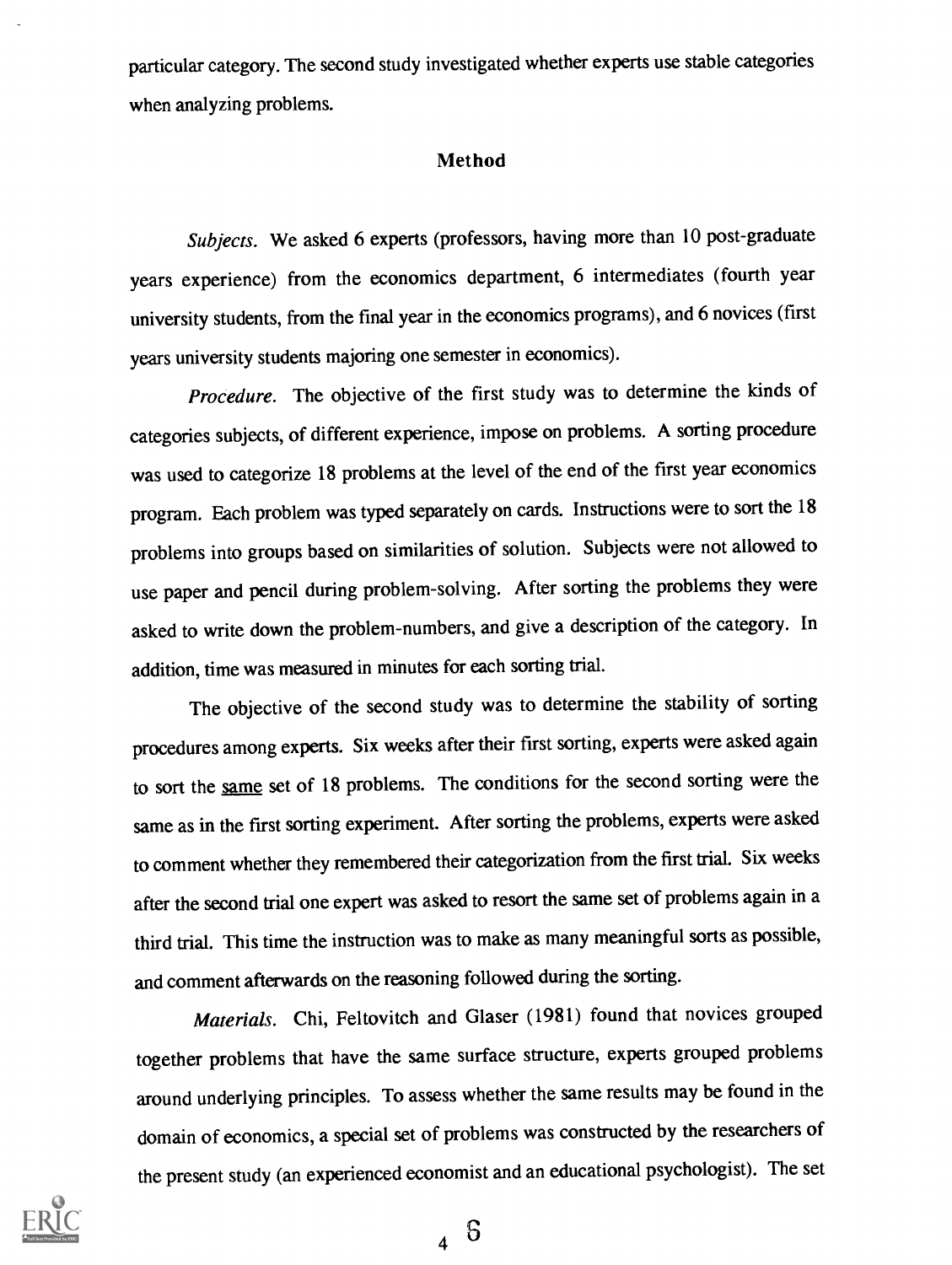of 18 problems was designed to cross surface features roughly with applicable theories / laws in economics that explain the underlying mechanisms / phenomena. The problems all had the same format, at the end of first-year level. For example, problem 6 contained the following text: "Many Dutch companies consider it too expensive to reduce pollution of the environment. However, they appreciate the existence of international laws in this particular area. Explain". Table 1 shows the problem numbers and the dimensions on which these problems were varied. Consequently, we expected that novices would, for example, categorise problem 6 as a "Pollution problem", while experts' categorisation would be "Social Dilemma" (appendix 1 contains the full text of the set of problems).

|                                    |                        |                 | Principles               |                   |                                 |  |
|------------------------------------|------------------------|-----------------|--------------------------|-------------------|---------------------------------|--|
| <b>Surface</b><br><b>Structure</b> | Social<br>Choice cycle | <b>Business</b> | Structural<br>Adjustment | Social<br>Dilemma | <b>Disequilibrium</b><br>prices |  |
| Unemployment<br>Pollution          | 15                     | -10<br>- --     | 7.18<br>٠.               | −                 |                                 |  |

Protectionism 8 9, 10 11

Table 1: Problem categories.

Variables. The first study focused upon, time required to solve the problems, number of categories produced, and a qualitative analysis of the categories with respect to the use of surface structures or deep structures. The second study examined the stability of sortings, time required, and a qualitative analyses of the categories produced.

Inflation  $5, 12$   $7$   $4$ 

### Results and Discussion

Study 1. No differences were found in the average number of categories (mean  $= 5.3$ ) produced per sort between different groups. Each group used about 5 categories to sort the problems. However, groups differed qualitatively with respect to the labels or names of different categories used to describe the sorts. Novices produced in total 12 different labels for categories, intermediates 20 labels for categories and experts 17 labels.

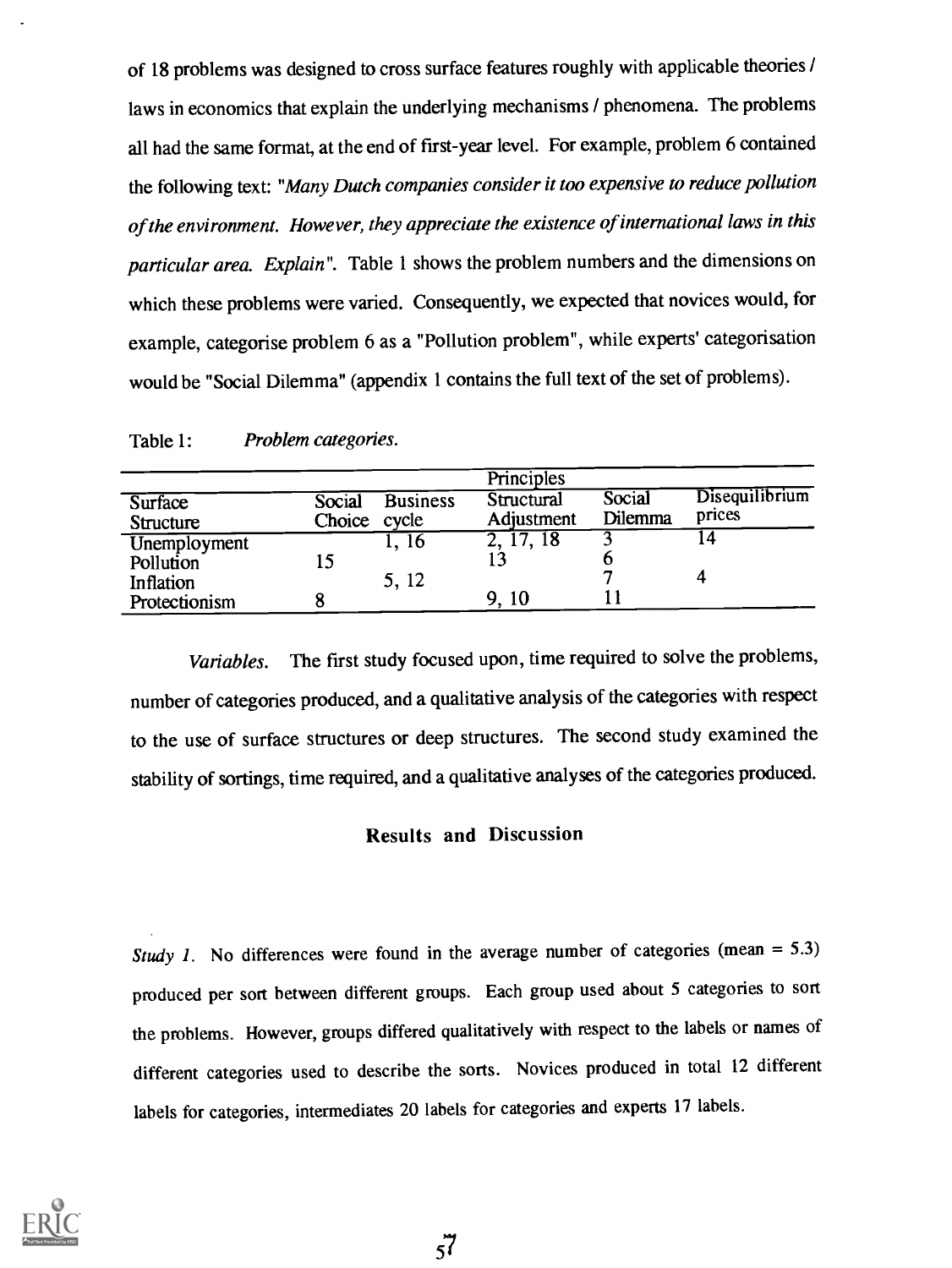

Figure 1: Sorting time

The categories used by novices were typically one word descriptions at the surface structure of problems, e.g. pollution, or unemployment. In contrast, intermediates and experts used descriptions commonly used in economic theories. Experts typically used one word descriptors at the deep level. However, intermediates used explanatory frameworks, based on deep level constructs, of more than one sentence to describe the categories. There were also differences found in the amount of time it took to sort problems. Intermediates used nearly twice as much time to produce sorts than novices or experts. Figure 1 and 2 contain the results of study 1.

More insight in the ways subjects categorize problems is possible through analyzing the labels / descriptions subjects gave for the categories they produced. Novices typically used labels at the surface level. Labels which were also used as descriptors or cues incorporated in the text of the problem.

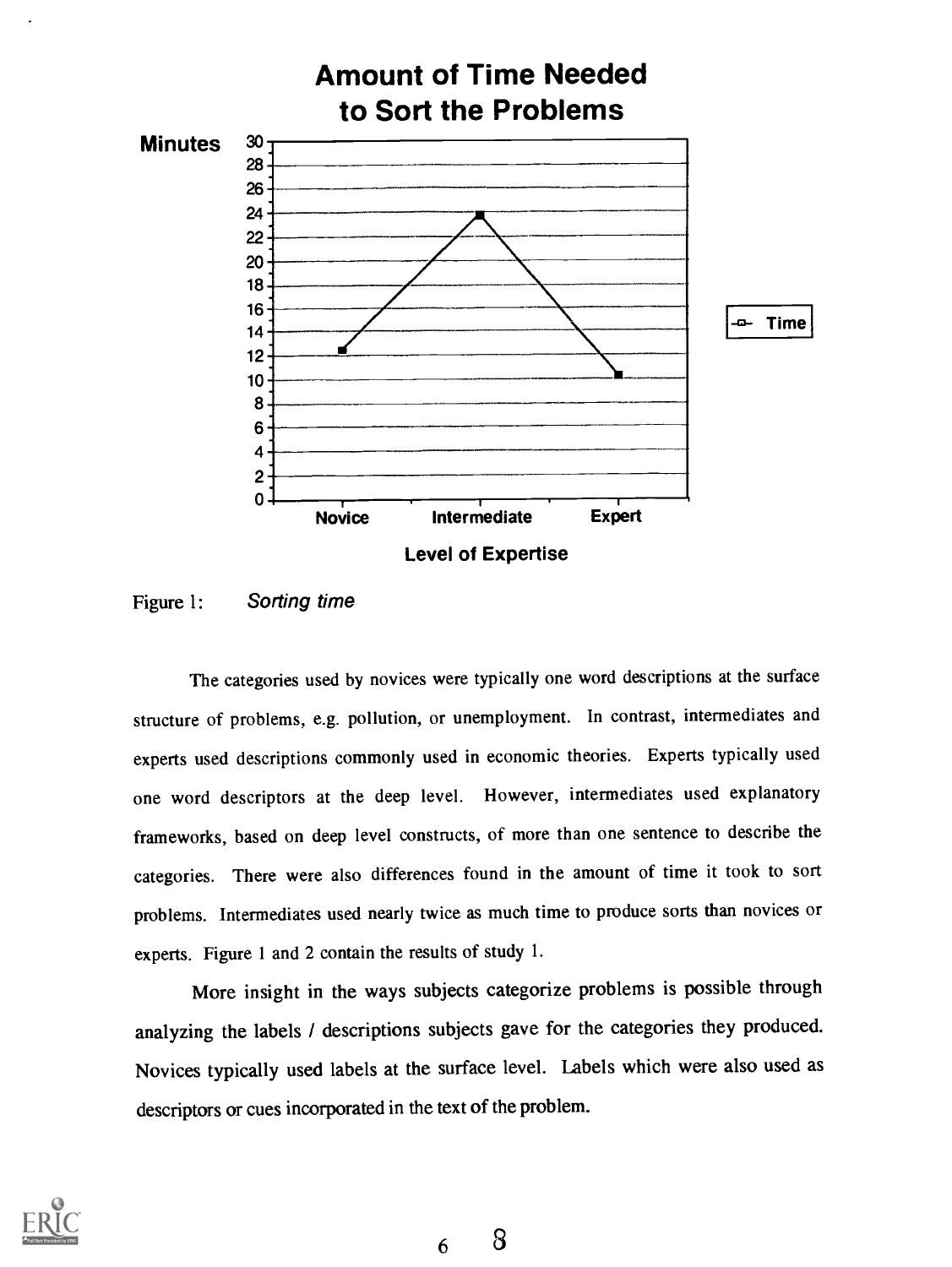

Figure 2: Number of Different Categories

Intermediates and experts differed from novices by their usage of a larger knowledge base than novices. Especially, intermediates used more labels to sort the problems. It was also found that experts only tended to show expertise for a subset of domains. Typically, they sorted two subsets of problems (subset 1: problem 8, 9, 10, 11 & subset 2: problem 6, 13, 15) on a surface level, whereas the other problems were categorized at deep structure level. Intermediates assigned the lowest number of problems into surface level categories.

Study 2. The second study examined the stability of sortings by experts. Time needed to resort the problems in second trial was 9.4 minutes (about one minute less than during the first trial. The number of categories produced was the same as in the first trial (5.3). Qualitative analysis of the second trial showed that experts used only consistent sortings with respect to the surface level categories "pollution" and "protectionism". Those experts who had used surface categories in their first sorting



9 BEST COPY AVAILABLE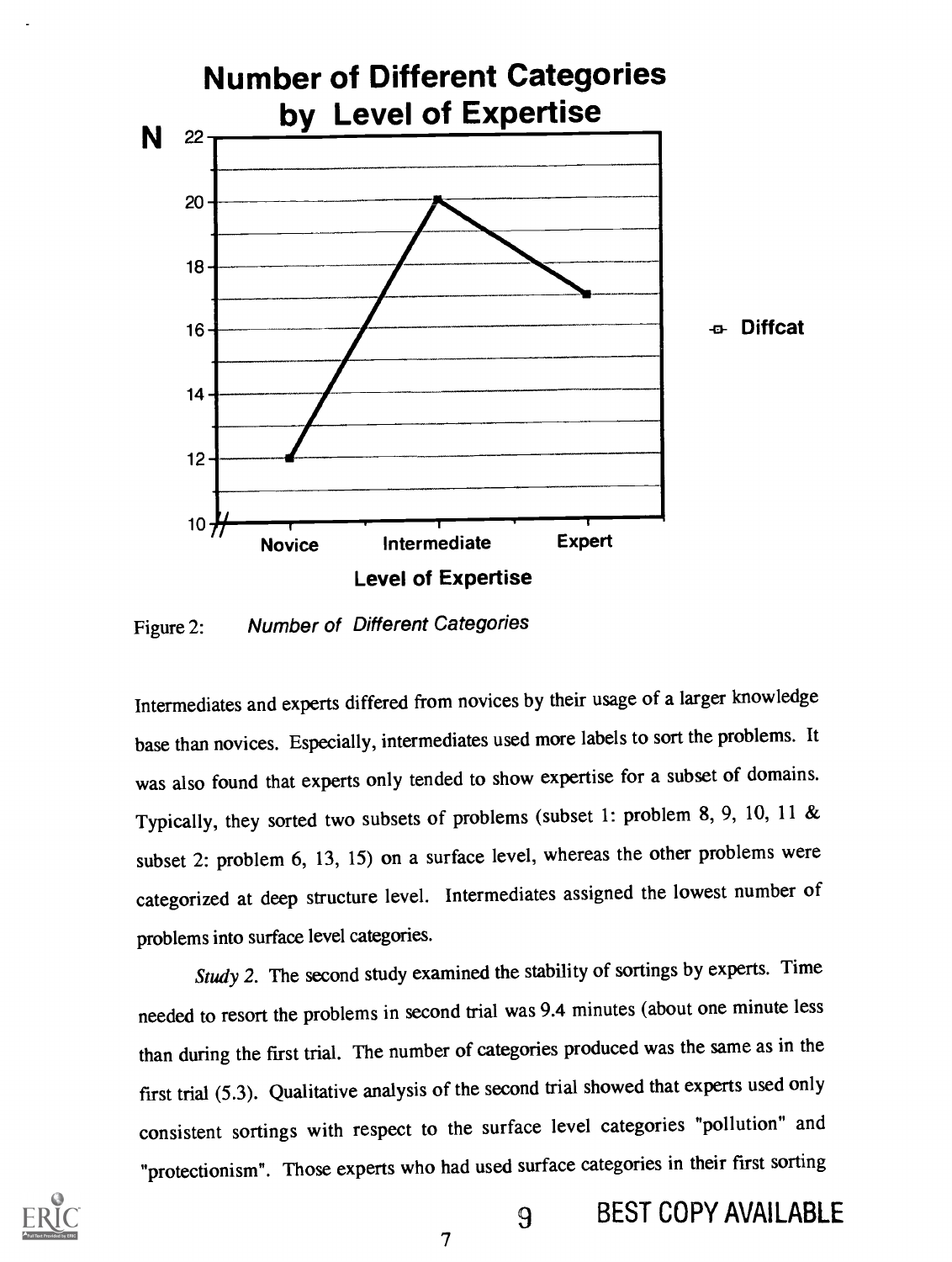also used them in the second sorting. Small differences appeared in the deep level categories. Experts tended to shift problems to different expert categories. This resulted in new labels for the expert categories, or expert categories stayed the same consisting of different sets of problems.

When it was found that experts were not as consistent in their sortings as compared with the physics experts in the Chi et al. (1981) study, a third trial was organized for one expert. Again he got, about six weeks after the second trial, the same set of problems. As noted, he was instructed to make as many meaningful sorts as possible, and comment afterwards on the reasoning followed during the sorting. Again, consistent results were found with respect to the surface categories "pollution" and "protectionism". The remaining problems were categorized in new expert categories, although familiar with previous expert categories. At the endof the third trial the expert was asked to comment on all his trials. He mentioned that he only felt having sufficient expertise on the "structural adjustment problems" and "disequilibrium prices". Essentially, he felt that his sortings were stable to these dimensions, because problems were always grouped around these dimensions. The organization of problems around surface features was explained by the focus of his professional academic work. He was never confronted scientifically with these problems since graduation.

The exploratory studies reported in this paper largely confirm the findings of Chi et al (1981). Experts differ from novices by solving problems based on categories that contain major economics principles. It was also found that experts grouped a set of problems similar to those of novices. Experts explained this result by their kind of specialisation in academic work after graduation. By contrast, intermediates tended to have different, deep level, representations of these problems. The findings of the present study differ from Chi's findings with respect to the stability of sortings. Experts produced only stable resortings for problems that were encoded in a novice way. Problems that were encoded at the deep level either showed in essence the same dimensions (containing slightly different problem groupings), or showed new categories

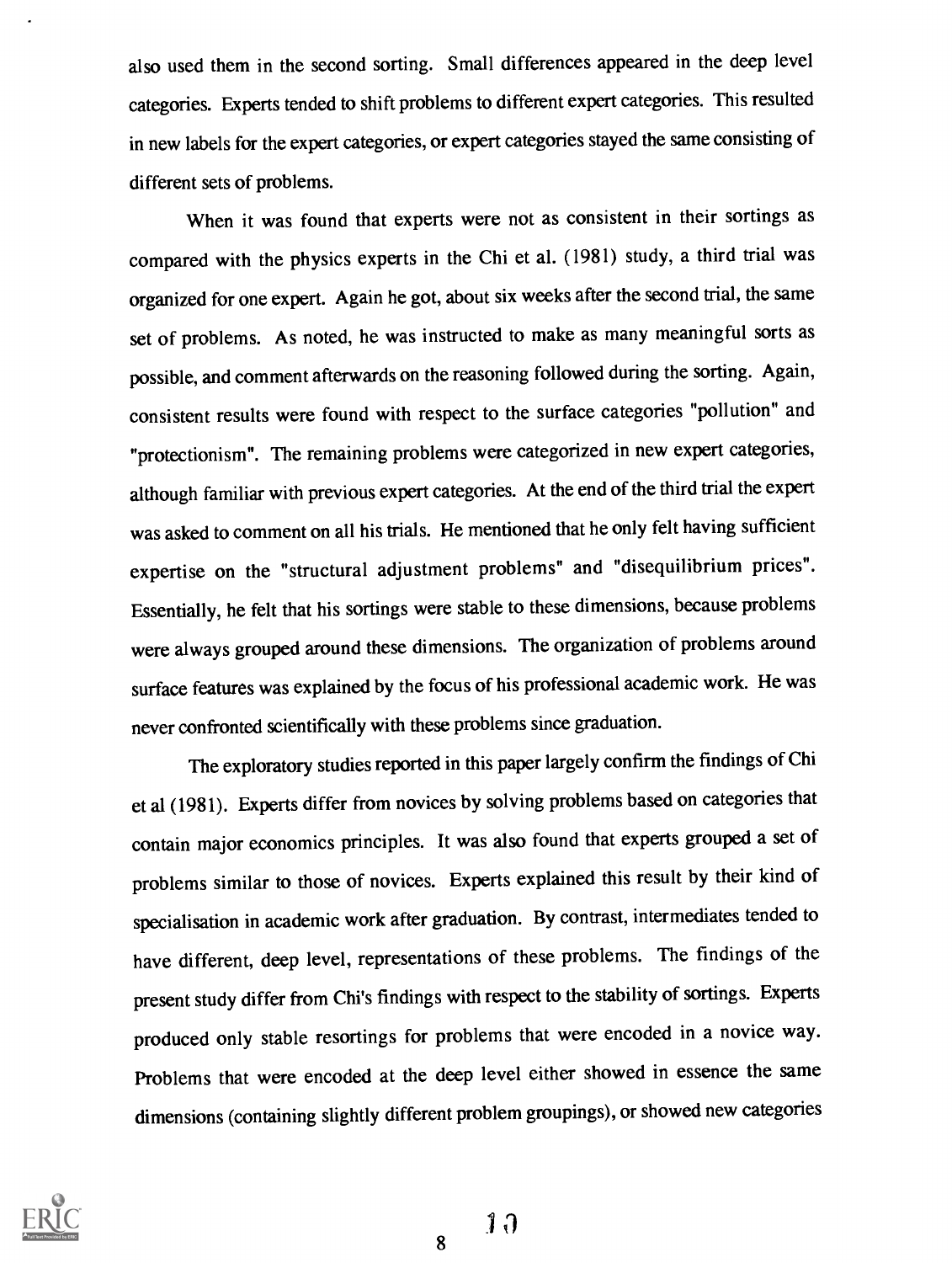that consisted of newly grouped problems. The latter finding may be explained by the ill-structured nature of economics problems or by the experts' cognitive flexibility.

#### References

- Anzai, Y. (1991). Learning and use of representations for physics expertise. In K. A. Ericson & J. Smith (Eds.), Toward a general theory of expertise. Prospects and Limits (pp. 64-92). New York: Cambridge Press.
- Berger, D. E., & Wilde, J. M. (1987). A task analysis of algebra word problems. In D. E. Berger, K. Pedzek, & W. P. Banks (Eds.), Application of cognitive psychology: Problem solving, education and computing (pp. 123-137). Hillsdale, NJ: Lawrence Erlbaum.
- Chase, W. G., & Simon, H. A. (1973). The mind's eye in chess. In W. G. Chase (Ed.), Visual information processing (pp. 215-281). New York: Academic Press.
- Chi, M. T. H., Feltovitch, P. J., & Glaser, R. (1981). Categorization and representation of physics problems by experts and novices. Cognitive Science, 5, 121-152.
- Ericson, K. A., & Smith, J. (1991). Prospects and limits of the empirical study of expertise: an introduction. In K. A. Ericson & J. Smith (Eds.), Toward a general theory of expertise. Prospects and Limits (pp. 1-38). New York: Cambridge Press.
- Glaser, R. (1984). Education and thinking, the role of knowledge. American Psychologist, 39, 93-104.
- Schmidt, H. G., Norman, G., & Boshuizen, H. P. A. (1990). A cognitive perspective on medical expertise: theory and implications. Academic Medicine, 65, 611-621.
- Voss, J. F., & Post, T. A. (1991). On the solving of ill-structured problems. In M. T. H. Chi, R. Glaser, & M. Farr (Eds.), The nature of expertise. Hillsdale, NJ: Lawrence Erlbaum.

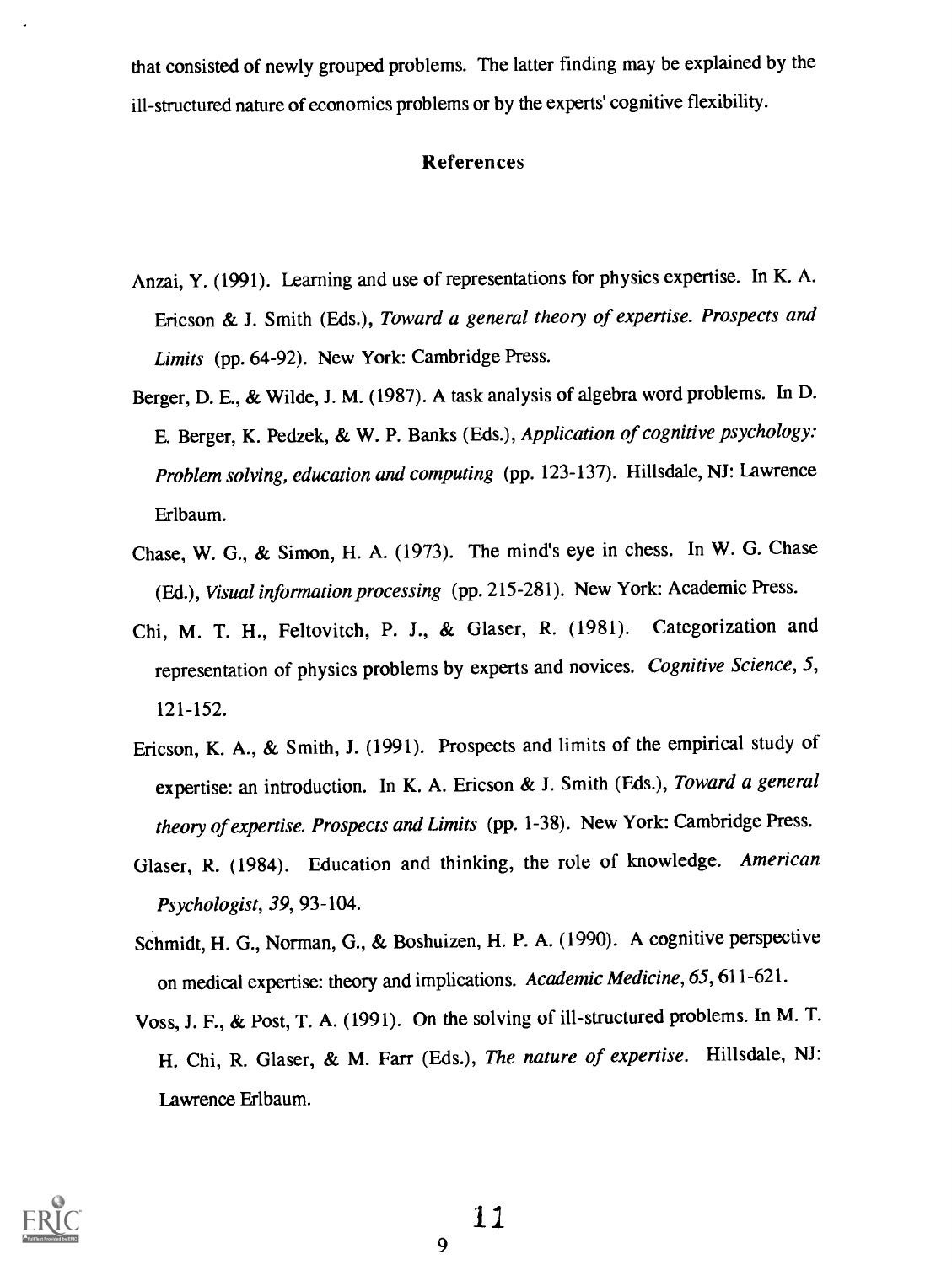### Appendix 1

### Full text of the set of 18 problems

- 1. At the end of the Eighties a strong increase in unemployment occurred. This is largely due to restrictions in monetary policy-making. Explain
- 2. The unification of the EC, going together with abolishment of tariffs of duties, resulted in increases of unemployment among customs officers. Explain.
- 3. In the Thirties a strong increase in unemployment occurred. This resulted in the risk of unemployed workers trying to get a job by negotiating and accepting lower wages. This problem may be solved by declaring collective labour agreement as force of law. Explain.
- 4. At the end of the Fifties it was attempted to suppressinflation by keeping wages low. Consequently, this resulted in a lack of qualified workers, being observable in payment of wages above the agreed/union rate and attracting foreign labour. Explain.
- 5. During the Seventies, prices of nearly all goods largely increased. This was partly due to a sharp increase in money supply during this period. Explain.
- 6. Many Dutch companies consider it too expensive to reduce pollution of the environment. However, they appreciate the existence of international laws in this particular area. Explain.
- 7. Labour unions demanded during the Seventies higher wages. This was partly due to sharp increases in social security contributions. Companies accepted higher wages to prevent social unrest. Consequently, wages increased even more. Explain.
- 8. Many protective decisions are introduced as temporary. However, most of them get permanent. Explain.
- 9. Many developing countries plea for protectionism. Because every imported product increase the international debt of these countries resulting in large financial problems. Explain.

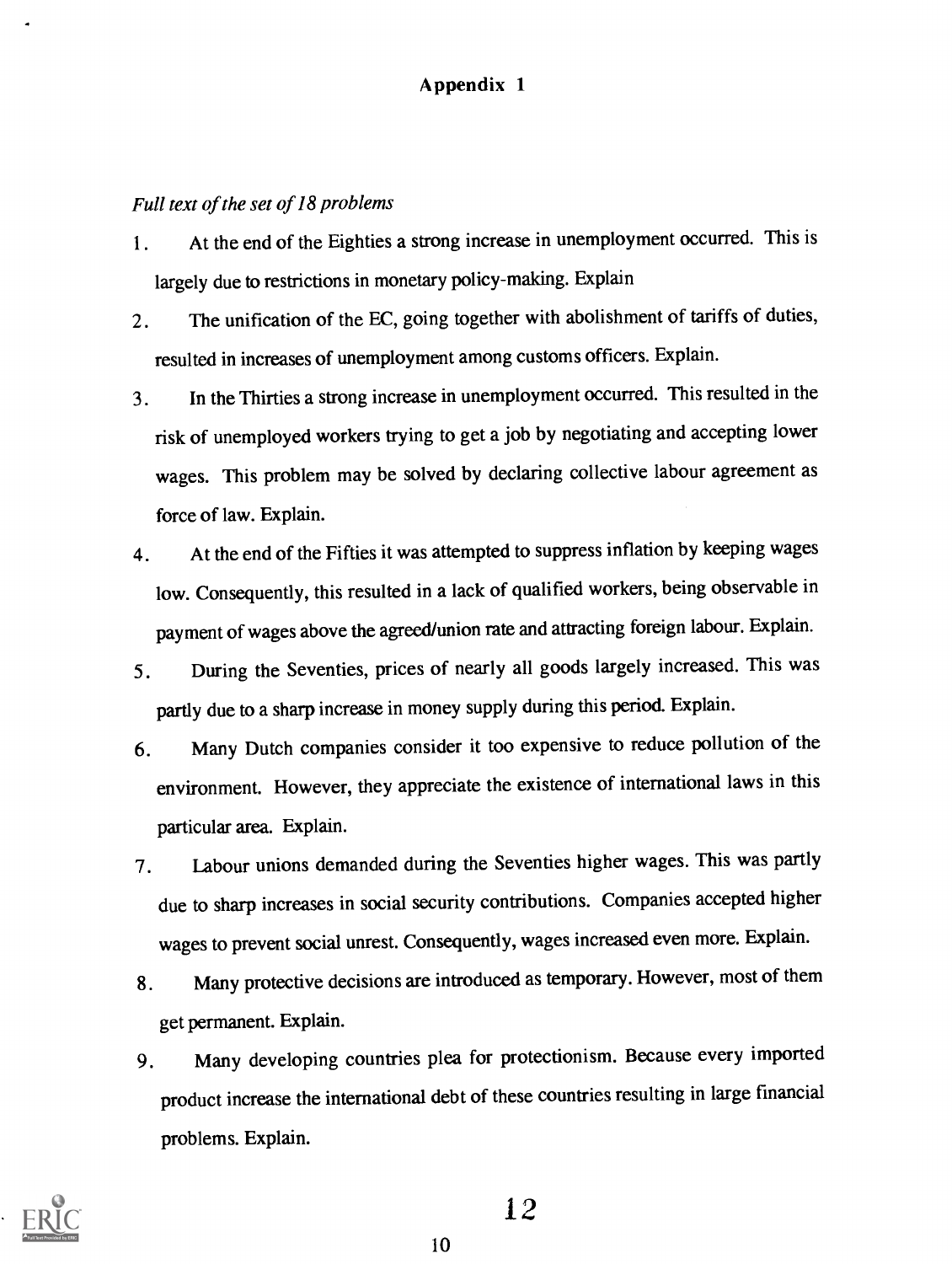- 10. At the end of the Nineteenth Century low transportation costs and the end of US civil war, made it possible to export cheap grain to Europe. This resulted in an European crises and stimulated protectionism. However, this protectionism was unfavorable for European countries. Explain.
- 11. During the Thirties the US protected its economy by high tariffs of duties (Smoot-Hawley Act). This protectionism forced other countries protected their own economy. Finally, the US economy had a bigger problem at the end then at the beginning of protectionism. Explain.
- 12. During the Sixties it looked like low inflation may result in low unemployment. This idea made it acceptable that Government stimulated actively its economy. It took many years before government realized that inflation was no longer under control. Explain.
- 13. Even after it was found that pollution became alarming and a public threat, and legislation was adapted, it took many years before this resulted indeed in reducing pollution. Explain.
- 14. During the Seventies wages increased more than labour productivity. At the begin of the Eighties unemployment rates were extremely high. Explain.
- 15. Employers often strongly resist against tariffs of reduce pollution. One of their arguments is that tariffs not only regulate, but also provide income for Government. Accordingly, Government will attempt to increase tariffs to secure their income. Explain.
- 16. During a recession, Government can apply a liberal monetary policy to reduce unemployment. But this not advisable from an economist's point of view. At the long-run this policy will result in even more unemployment. Explain.
- 17. The strong growth in computerization of offices resulted in an increase of unemployment rates. Explain.
- 18. Unemployment in the Netherlands increased. This is partly due to cheap import of textile fabrics from developing countries. Explain.



13 BEST COPY AVAILABLE